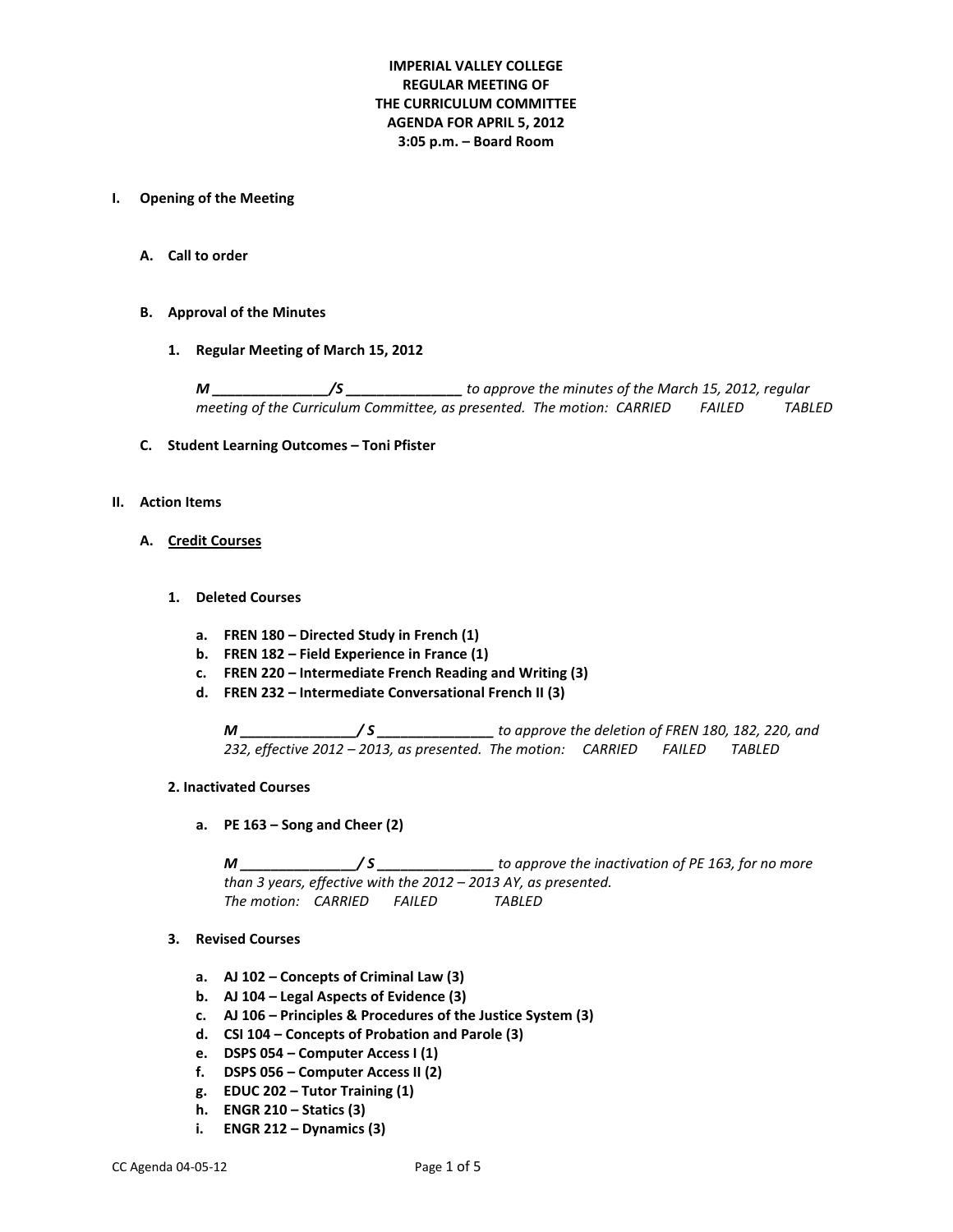- **j. ENGR 240 – Electric Circuit Analysis (3)**
- **k. ESL 041 – Conversation 1 (1)**
- **l. ESL 042 – Conversation 2 (1)**
- **m. PE 105 – Public Safety Fitness (1)**
- **n. POLS 100 – Introduction to Political Science (3)**
- **o. POLS 104 – Comparative Politics (3)**
- **p. POLS 106 – Introduction to the International Relations (3)**
- **q. SPAN 210 – Intermediate Spanish II (5)**

*M \_\_\_\_\_\_\_\_\_\_\_\_\_\_\_/ S \_\_\_\_\_\_\_\_\_\_\_\_\_\_\_ to approve the addition/revision of SLO's and/or assignments and/or update to textbooks, for AJ 102, AJ 104, AJ 106, CSI 104, DSPS 054, DSPS 056, EDUC 202, ENGR 210, ENGR 212, ENGR 240, ESL 041, ESL 042, PE 105, POLS 100, POLS 104, POLS 106, and SPAN 210, effective 2011 - 2012, as presented. The motion: CARRIED FAILED TABLED*

**r. AJ 108 – Public Safety Report Writing (3)**

*M\_\_\_\_\_\_\_\_\_\_\_\_\_\_/ S \_\_\_\_\_\_\_\_\_\_\_\_\_\_\_ to approve the course number change (was 120), for AJ 108, effective 2012 – 2013, as presented. The motion: CARRIED FAILED TABLED*

**s. AJ 141 – Arrest and Firearms (3.5)**

*M\_\_\_\_\_\_\_\_\_\_\_\_\_\_/ S \_\_\_\_\_\_\_\_\_\_\_\_\_\_\_ to approve the increase of course hours (from 63 to 73) and textbook update, for AJ 141, effective 2012-2013, as presented. The motion: CARRIED FAILED TABLED*

# **t. AJ 160 – Regular Basic Course Modular Format Level III (10)**

*M\_\_\_\_\_\_\_\_\_\_\_\_\_\_/ S \_\_\_\_\_\_\_\_\_\_\_\_\_\_\_ to approve the revision to SLO's, class size (from 35 to 25), course number (was 142), and textbook update, for AJ 160, effective 2012-2013, as presented. The motion: CARRIED FAILED TABLED*

# **u. AJ 162 – Regular Basic Course Modular Format Level II (13.5)**

*M\_\_\_\_\_\_\_\_\_\_\_\_\_\_/ S \_\_\_\_\_\_\_\_\_\_\_\_\_\_\_ to approve the revision to SLO's, description, course number (was 144), prerequisite to reflect renumbering of AJ 142 to AJ 160, and update to textbooks, for AJ 162, effective 2012-2013, as presented. The motion: CARRIED FAILED TABLED*

### **v. AJ 222 – Criminal Investigation (3)**

*M\_\_\_\_\_\_\_\_\_\_\_\_\_\_/ S \_\_\_\_\_\_\_\_\_\_\_\_\_\_\_ to approve the course number change (was 122), for AJ 222, effective 2012 – 2013, as presented. The motion: CARRIED FAILED TABLED*

# **w. AJ 223 – Juvenile Control (3)**

*M\_\_\_\_\_\_\_\_\_\_\_\_\_\_/ S \_\_\_\_\_\_\_\_\_\_\_\_\_\_\_ to approve the course number change (was 123), for AJ 223, effective 2012 – 2013, as presented. The motion: CARRIED FAILED TABLED*

**x. AJ 224 – Criminology (3)**

*M\_\_\_\_\_\_\_\_\_\_\_\_\_\_/ S \_\_\_\_\_\_\_\_\_\_\_\_\_\_\_ to approve the course number change (was 124), for AJ 224, effective 2012 – 2013, as presented. The motion: CARRIED FAILED TABLED*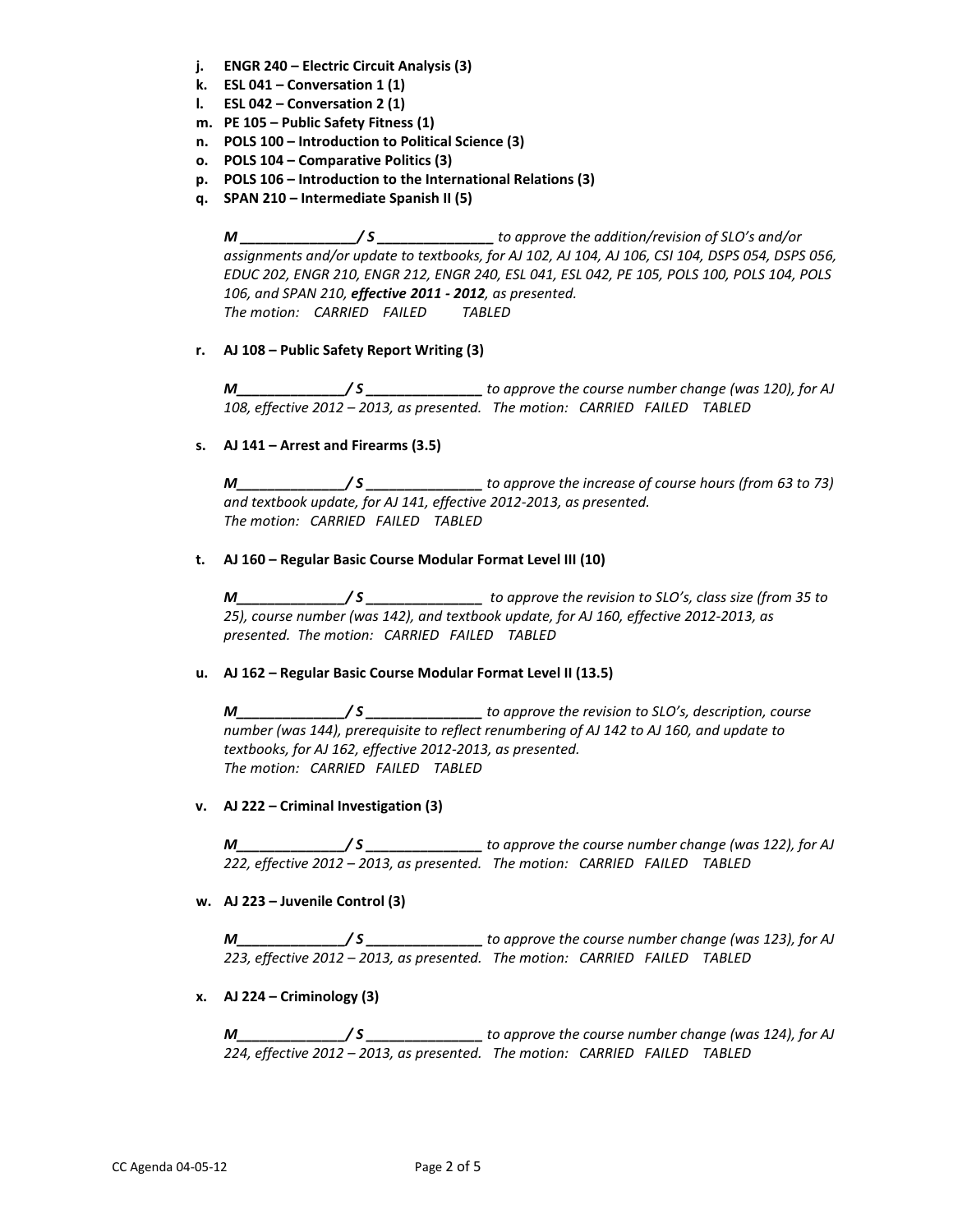### **z. CSI 100 – Introduction to Correctional Systems (3)**

*M\_\_\_\_\_\_\_\_\_\_\_\_\_\_/ S \_\_\_\_\_\_\_\_\_\_\_\_\_\_\_ to approve the addition of SLO's and assignments, update to course title and textbooks, for CSI 100, effective 2012 – 2013, as presented. The motion: CARRIED FAILED TABLED*

## **aa. CSI 206 – Correctional Interviewing and Counseling (3)**

*M\_\_\_\_\_\_\_\_\_\_\_\_\_\_/ S \_\_\_\_\_\_\_\_\_\_\_\_\_\_\_ to approve the addition of SLO's and assignments, course number change (was 106), and update to textbooks, for CSI 206, effective 2012 – 2013, as presented. The motion: CARRIED FAILED TABLED*

## **bb. CSI 208 – Control and Supervision of Inmates (3)**

*M\_\_\_\_\_\_\_\_\_\_\_\_\_\_/ S \_\_\_\_\_\_\_\_\_\_\_\_\_\_\_ to approve the course number change (was 108), for CSI 208, effective 2012 – 2013, as presented. The motion: CARRIED FAILED TABLED*

## **cc. DSPS 018 – Educational Assessment and Evaluation (.5)**

*M\_\_\_\_\_\_\_\_\_\_\_\_\_\_/ S \_\_\_\_\_\_\_\_\_\_\_\_\_\_\_ to approve the addition of SLO's and assignments, update to textbooks, and correction to total course hours (to 18 was 162), for DSPS 018, effective 2012 – 2013, as presented. The motion: CARRIED FAILED TABLED*

## **dd. GEOG 102 – Cultural Geography (3)**

*M\_\_\_\_\_\_\_\_\_\_\_\_\_\_/ S \_\_\_\_\_\_\_\_\_\_\_\_\_\_\_ to approve the revision to the objectives and core content, for GEOG 102, effective 2012-2013, as presented. The motion: CARRIED FAILED TABLED*

### **ee. GEOG 108 – World Regional Geography (3)**

*M\_\_\_\_\_\_\_\_\_\_\_\_\_\_/ S \_\_\_\_\_\_\_\_\_\_\_\_\_\_\_ to approve the revision to the objectives, core content, and update to textbooks, for GEOG 108, effective 2012-2013, as presented. The motion: CARRIED FAILED TABLED*

# **ff. NURS 230 – Nursing Trends (1)**

*M\_\_\_\_\_\_\_\_\_\_\_\_\_\_/ S \_\_\_\_\_\_\_\_\_\_\_\_\_\_\_ to approve the addition of SLO's and assignments, update to textbooks, prerequisite clarification, description, objectives, and core content, for NURS 230, effective 2012 – 2013, as presented. The motion: CARRIED FAILED TABLED*

### **gg. NURS 231 – Nursing Process and Application III (8.5)**

*M\_\_\_\_\_\_\_\_\_\_\_\_\_\_/ S \_\_\_\_\_\_\_\_\_\_\_\_\_\_\_ to approve the addition of SLO's and assignments, update to textbooks, description, objectives, and core content, for NURS 231, effective 2012 – 2013, as presented. The motion: CARRIED FAILED TABLED*

# **hh. NURS 241 – Nursing Process and Applications IV (8.5)**

*M\_\_\_\_\_\_\_\_\_\_\_\_\_\_/ S \_\_\_\_\_\_\_\_\_\_\_\_\_\_\_ to approve the addition of SLO's and assignments, update to textbooks, description (to include the statement "additional materials/lab fees apply"), objectives, core content, and methods of evaluation, for NURS 241, effective 2012 – 2013, as presented. The motion: CARRIED FAILED TABLED*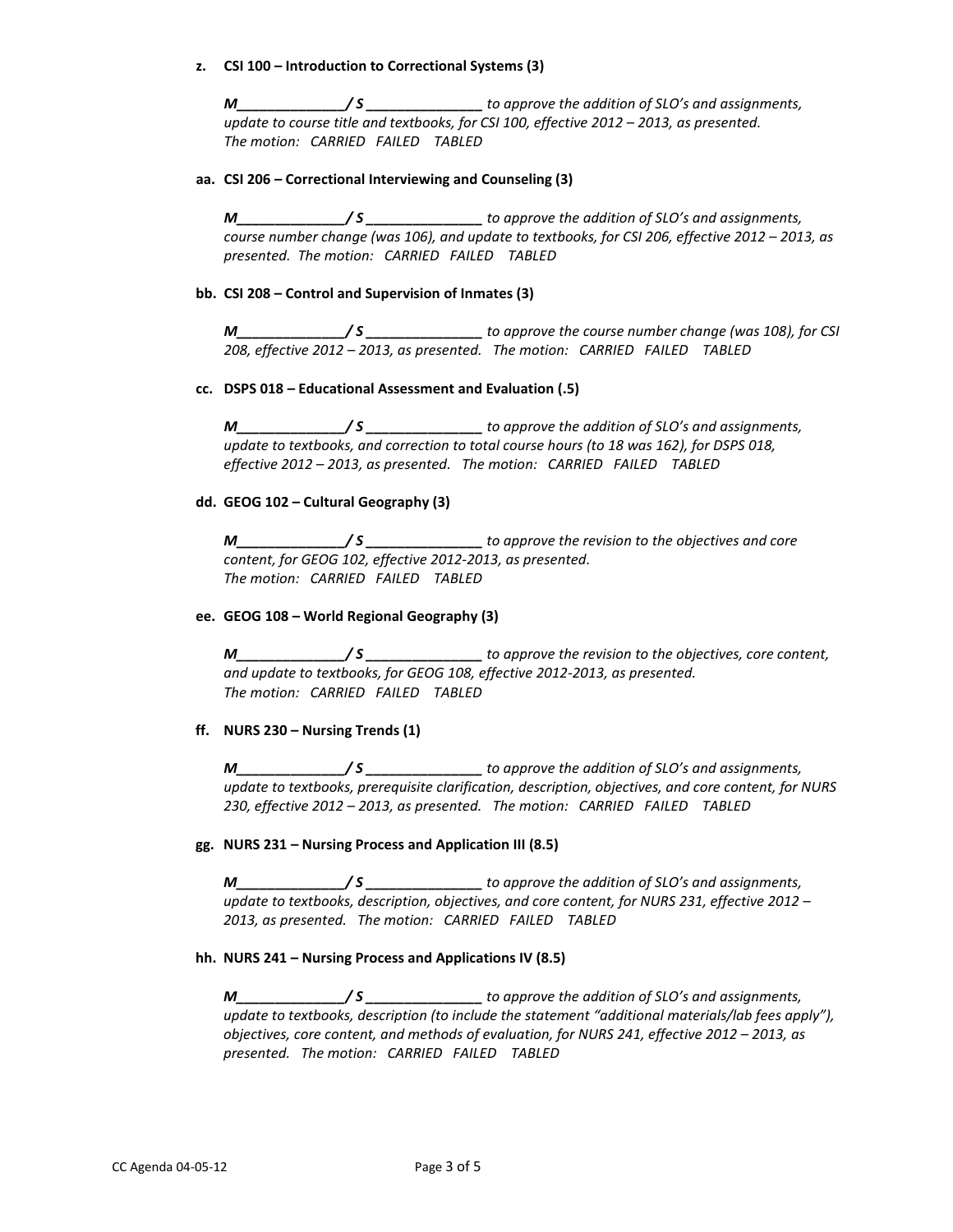## **ii. SOC 224 – Criminology (3)**

*M\_\_\_\_\_\_\_\_\_\_\_\_\_\_/ S \_\_\_\_\_\_\_\_\_\_\_\_\_\_\_ to approve the course number change (was 124), for SOC 224, effective 2012 – 2013, as presented. The motion: CARRIED FAILED TABLED*

## **jj. SPCH 100 – Oral Communication (3)**

*M\_\_\_\_\_\_\_\_\_\_\_\_\_\_/ S \_\_\_\_\_\_\_\_\_\_\_\_\_\_\_ to approve the update to course objectives, for SPCH 100, effective 2012-2013, as presented. The motion: CARRIED FAILED TABLED*

## **kk. SPCH 110 – Advanced Oral Communication (3)**

*M\_\_\_\_\_\_\_\_\_\_\_\_\_\_/ S \_\_\_\_\_\_\_\_\_\_\_\_\_\_\_ to approve the addition of SLO's and assignments, update to textbooks, addition of SPCH 100 to prerequisites, and revision of SAM code (from D to E), for SPCH 110, effective 2012-2013, as presented. The motion: CARRIED FAILED TABLED*

## **ll. VN 089 – Individual Studies: Vocational Nursing (1)**

*M\_\_\_\_\_\_\_\_\_\_\_\_\_\_/ S \_\_\_\_\_\_\_\_\_\_\_\_\_\_\_ to approve the correction of the TOP Code, (from 1230.10 to 1230.20), for VN 089, effective 2012-2013, as presented. The motion: CARRIED FAILED TABLED*

## **B. Non Credit Courses**

- **1. Deleted Courses**
	- **a. PE 802 – Tai Chi Chuan**
	- **b. PE 803 – Zumba Gold**
	- **c. PE 804 – Balance and Mobility for Older Adults**

*M \_\_\_\_\_\_\_\_\_\_\_\_\_\_\_/ S \_\_\_\_\_\_\_\_\_\_\_\_\_\_\_ to approve the deletion of PE 802, 803, and 804, effective 2012 – 2013, as presented. The motion: CARRIED FAILED TABLED*

### **2. Revised Courses**

**a. MUS 803 – Orchestra for Older Adults** 

*M \_\_\_\_\_\_\_\_\_\_\_\_\_\_\_/ S \_\_\_\_\_\_\_\_\_\_\_\_\_\_\_ to approve the revision to the title and text of the course outline of record to remove the word "chamber" from all parts of the course, for MUS 803, effective 2012-2013, as presented. The motion: CARRIED FAILED TABLED*

## **C. Distance Education Courses – Addendum Documentation**

**1. PE 209 – Introduction to Physical Education (3)**

*M \_\_\_\_\_\_\_\_\_\_\_\_\_\_\_/ S \_\_\_\_\_\_\_\_\_\_\_\_\_\_\_ to approve the Distance Education Addendum for PE 209, effective 2012-2013, to provide greater access and allow the inclusion of all modalities of learning, as presented. The motion: CARRIED FAILED TABLED*

### **D. Majors and Certificates**

### **1. Revised Majors and Certificates**

- **a. Air Conditioning and Refrigeration Technology Major and Certificate**
- **b. Anthropology Major**
- **c. Art Major**